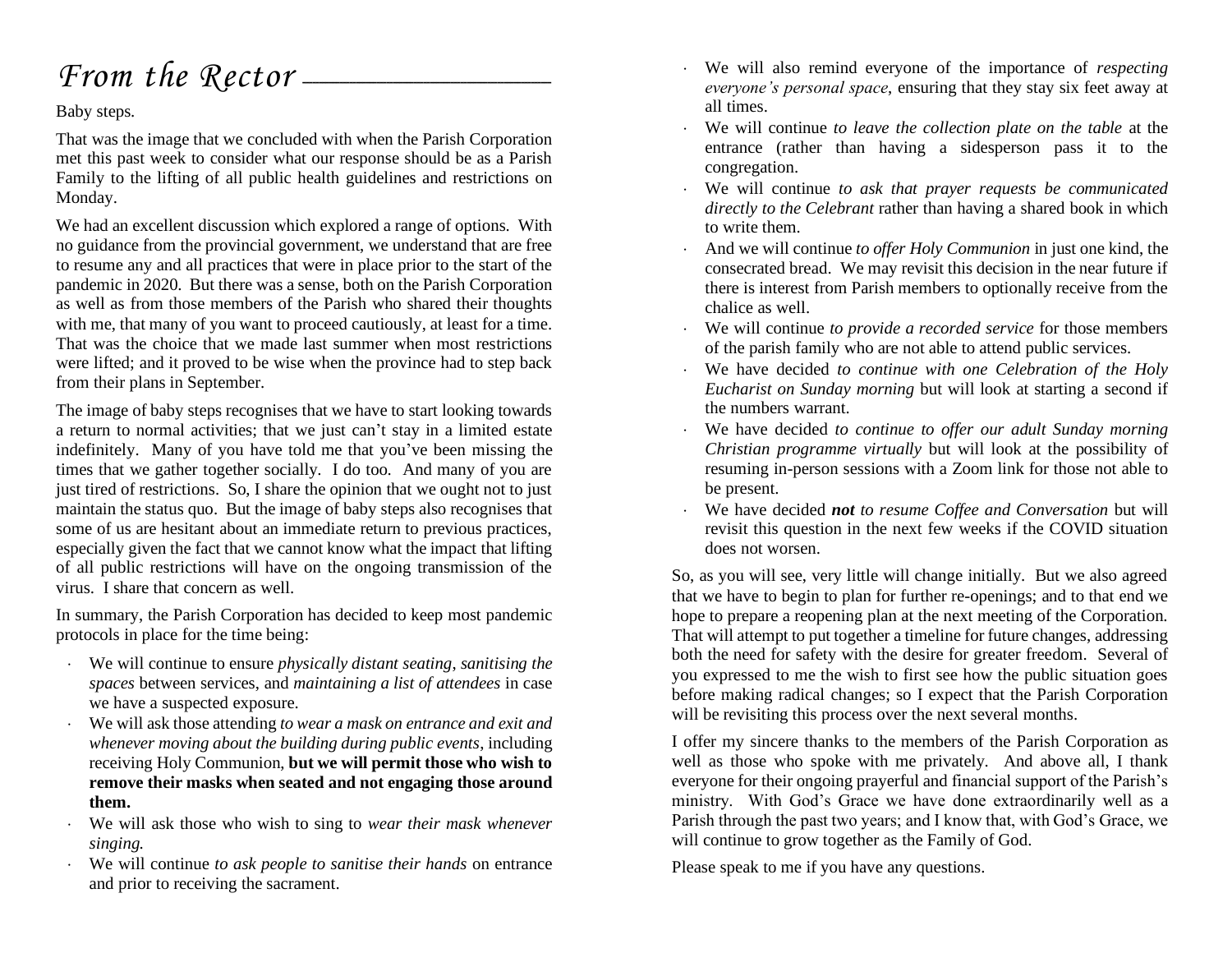## Parish Notices and Updates —

**LENT AT ST. MARY'S:** Everyone is encouraged to spend time during the Season of Lent in the traditional Lenten exercises: **prayer**, **fasting**, **selfexamination**, and **reading** and meditating on God's Word. Please speak to the Rector if you are looking for some good spiritual reading, some of which can be found on the table at the entrance to the Church. You may wish to join, via Zoom, our Sunday morning discussion group or our Friday morning Bible Study for some interesting reflection and study. And some take the time during Lent to attend our Wednesday evening Celebration of the Holy Eucharist or our Friday evening Stations of the Cross as a Lenten discipline. Or perhaps you might think about arriving a little earlier than usual when you attend on Saturday, Sunday or Wednesday and attend Morning or Evening Prayer prior to the start of the Holy Eucharist.

**WANT TO KNOW WHAT'S GOING ON AROUND THE DIOCESE**, learn about interesting online presentations, or get some ideas for your parish? Get the diocesan eNews delivered weekly to your mail inbox! Go to [nb.anglican.ca/signup](http://nb.anglican.ca/signup) and subscribe with your email address. And have a look around the diocesan website while you are there.

**SAFE FOOD HANDLING COURSE**: We're very pleased to announce that we have finally been able to schedule the Safe Food Handing course that we spoke about in the Fall. Chef Yves Dechaine, Learning Kitchen Manager at Greener Village, will be offering the course on the morning and afternoon of *Wednesday, April 27th*, here at St. Mary's. Those who previously expressed a wish to receive the training are asked to confirm with the Rector in the next couple of weeks if they are available in that date. If it doesn't, we'll have to proceed with that date, but others may be able to join the class if spaces become available. Please speak to the Rector as soon as possible.

**OUR WEEKLY BIBLE STUDY** is held each Friday **from 10:00 to 11:30 a.m. on Zoom.** We've started a new series called "Matriarchs & Patriarchs; Prophets & Papyri: the great stories of the Old Testament and how they point us to Jesus." If you'd like to join us, even occasionally, please let the Rector know so that he can send the Zoom link to you.

**PLEASE JOIN US EACH FRIDAY IN LENT** at 7:00 p.m. for the *Stations of the Cross*, which is a quiet reflective service in which we journey through Christ's steps on the road to the Cross. This brief service is an excellent and hopeful mediation on what Christ was accomplishing on our behalf by His sacrificial death and glorious resurrection.

## *The Anglican Church of Canada The Diocese of Fredericton* THE PARISH OF ST. MARY, YORK



Our task, as image-bearing, God-loving, Christ-shaped, Spirit-filled Christians, following Christ and shaping our world, is to announce redemption to the world that has discovered its fallenness, to announce healing to the world that has discovered its brokenness, to proclaim love and trust to the world that knows only exploitation, fear and suspicion.

N.T. Wright, *The Challenge of Easter*

#### **PRIEST AND RECTOR**

The Venerable Kevin M. Stockall, B.A. (Hons), M.Div. Rectory: 770 McEvoy Street, Fredericton NB E3A 3B7 454.0245 (rectory) | 461.7685 (cell) | kevin.stockall@bellaliant.net www.stmarysfredericton.ca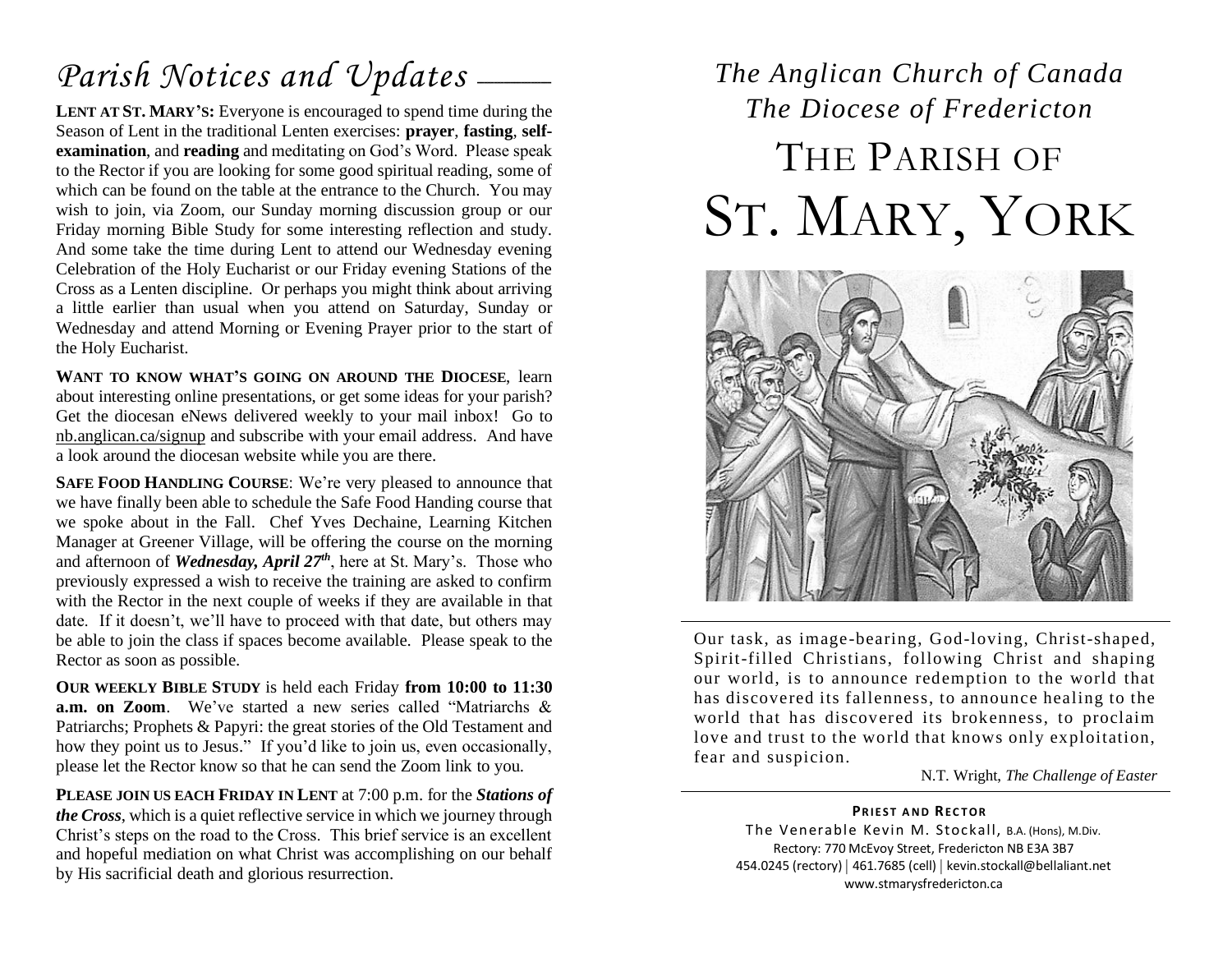# THE SECOND SUNDAY IN LENT

*March 12, 2022*

*Great is your faith! O come, let us worship!*

### *4:30 p.m. – Evening Prayer:*

 $\text{Psalms } 62 \& 64 |$  Exodus 2:11-22 | Colossians 1:21-2:7

### *5:00 p.m. – The Holy Eucharist*

| Introit Psalm 25:1-7:             | page 358               |
|-----------------------------------|------------------------|
| The Gloria is omitted during Lent |                        |
| The Collect:                      | page 143               |
| The Collect for Ash Wednesday:    | page 138               |
| The Old Testament Reading:        | Jeremiah 17:5-10       |
| Psalm $25:8-13$ :                 | page 358               |
| The Epistle:                      | page 144               |
| Gradual Psalm 123:                | page 498               |
| The Holy Gospel:                  | page 144               |
| The Creed:                        | page 71                |
| The Homily                        |                        |
| The Prayers of the People:        | L: Lord, in your mercy |
|                                   | C: Hear our prayer     |
| The Consecration:                 | page 82                |
| Post Communion Prayer:            | page 85                |

We acknowledge that the land on which we gather is the traditional unceded territory of the Wəlastəkwiyik (Wolastoqiyik) Peoples. This territory is covered by the "Treaties of Peace and Friendship" which Wəlastəkwiyik (Wolastoqiyik), Mi'kmaq, and Passamaquoddy Peoples first signed with the British Crown in 1726. The treaties did not deal with surrender of lands and resources but in fact recognized Mi'kmaq and Wəlastəkwiyik (Wolastoqiyik) title and established the rules for what was to be an ongoing relationship between nations.



#### SCHEDULE OF SERVICES **MARCH 15: LENTEN FERIA** 10:00 a.m. – Morning Prayer *With the Clericus of the Archdeaconry of Fredericton* **MARCH 16: EVE OF ST. PATRICK'S DAY** 6:30 p.m. – Evening Prayer 7:00 p.m. – Holy Eucharist **MARCH 17: ST. PATRICK**, Missionary & Bishop, 461 8:30 a.m. – Morning Prayer **MARCH 18: EVE OF ST. JOSEPH OF NAZARETH** 4:00 p.m. – Evening Prayer (Zoom) 7:00 p.m. – Stations of the Cross **MARCH 19: THIRD SUNDAY IN LENT** 4:30 p.m. – Evening Prayer 5:00 p.m. – Holy Eucharist **MARCH 20: THIRD SUNDAY IN LENT** 9:30 a.m. – Morning Prayer 10:00 a.m. – Holy Eucharist  $\ast$

**THE CORPORATION OF THE ANGLICAN PARISH OF ST. MARY, YORK**, gratefully acknowledge the **FOUNDATION OF CANADA◆** generous support of the Anglican Foundation of Canada for our Renewing St. Mary's Project.